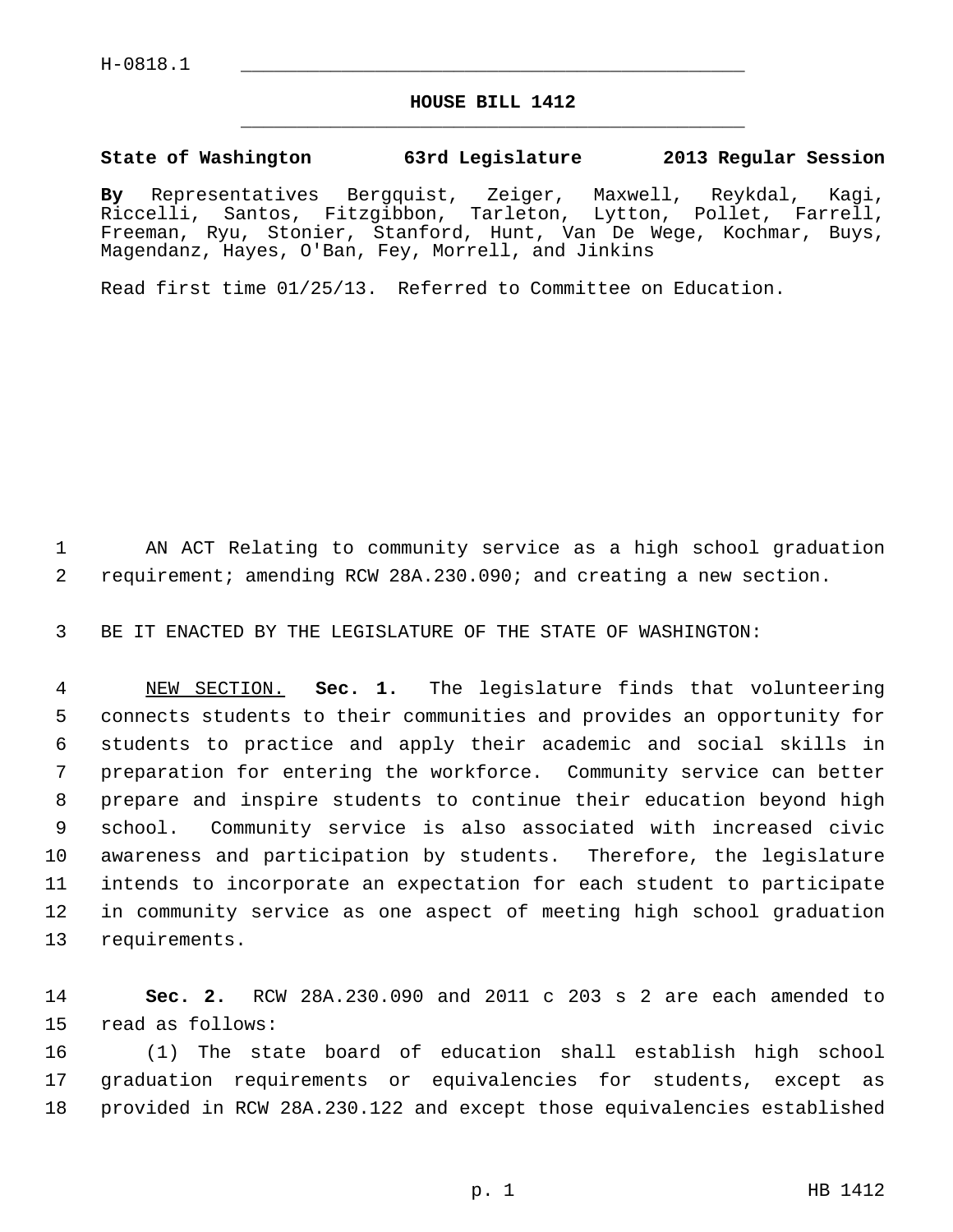1 by local high schools or school districts under RCW 28A.230.097. The 2 purpose of a high school diploma is to declare that a student is ready 3 for success in postsecondary education, gainful employment, and 4 citizenship, and is equipped with the skills to be a lifelong learner.

 5 (a) Any course in Washington state history and government used to 6 fulfill high school graduation requirements shall consider including 7 information on the culture, history, and government of the American 8 Indian peoples who were the first inhabitants of the state.

 9 (b) The certificate of academic achievement requirements under RCW 10 28A.655.061 or the certificate of individual achievement requirements 11 under RCW 28A.155.045 are required for graduation from a public high 12 school but are not the only requirements for graduation.

13 (c) Any decision on whether a student has met the state board's 14 high school graduation requirements for a high school and beyond plan 15 shall remain at the local level.

 (d) Beginning with the graduating class of 2017, each student must complete community service, to be explained and documented using the student's culminating project. School districts may establish additional parameters and requirements for the community service.

20 (2)(a) In recognition of the statutory authority of the state board 21 of education to establish and enforce minimum high school graduation 22 requirements, the state board shall periodically reevaluate the 23 graduation requirements and shall report such findings to the 24 legislature in a timely manner as determined by the state board.

25 (b) The state board shall reevaluate the graduation requirements 26 for students enrolled in vocationally intensive and rigorous career and 27 technical education programs, particularly those programs that lead to 28 a certificate or credential that is state or nationally recognized. 29 The purpose of the evaluation is to ensure that students enrolled in 30 these programs have sufficient opportunity to earn a certificate of 31 academic achievement, complete the program and earn the program's 32 certificate or credential, and complete other state and local 33 graduation requirements.

34 (c) The state board shall forward any proposed changes to the high 35 school graduation requirements to the education committees of the 36 legislature for review and to the quality education council established 37 under RCW 28A.290.010. The legislature shall have the opportunity to 38 act during a regular legislative session before the changes are adopted